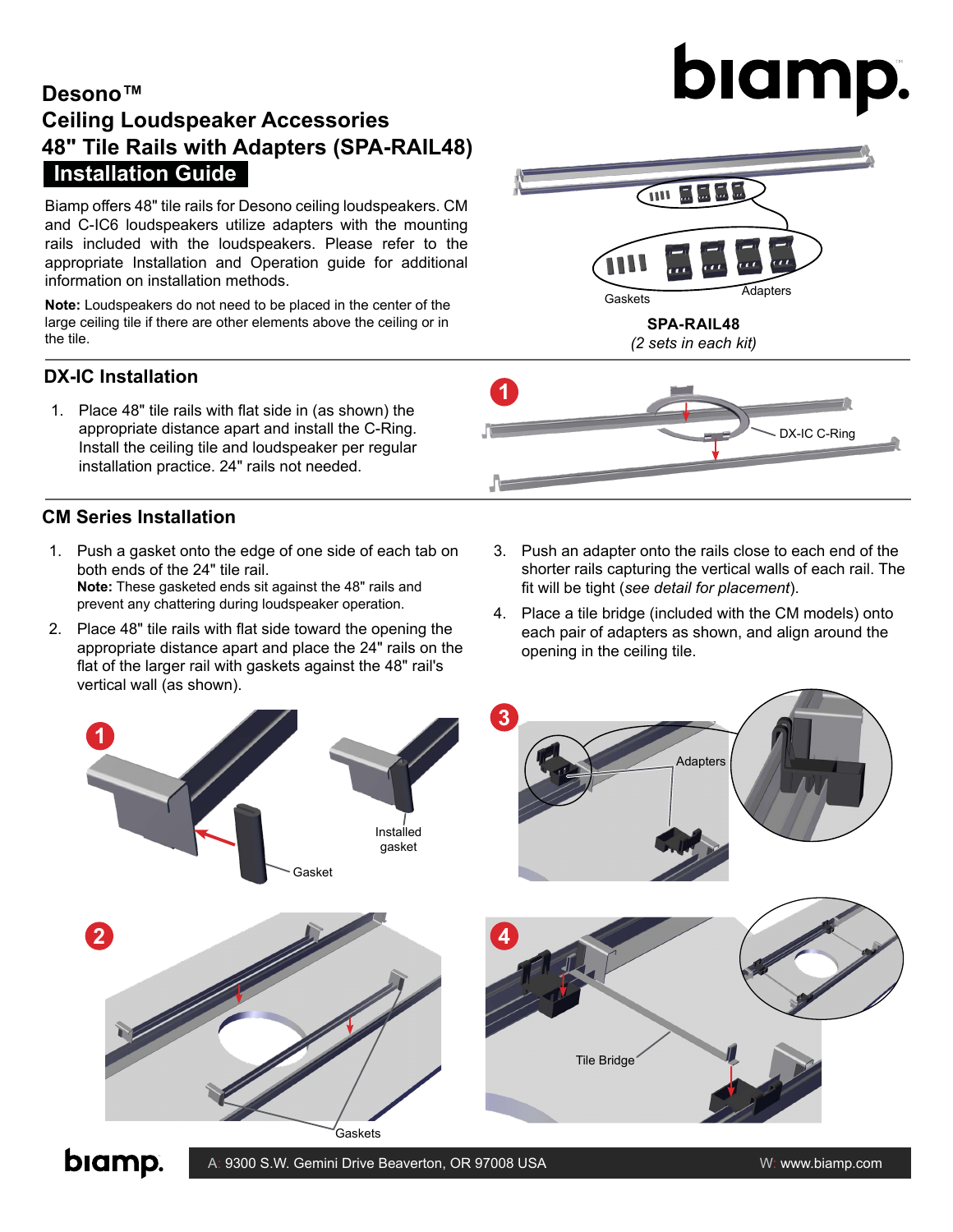## **Desono™ Ceiling Loudspeaker Accessories 48" Tile Rails with Adapters**

#### **CM Series Installation** (continued)

5. With the dog ears rotated in, install the loudspeaker in the ceiling tile. Rotate the dog ears out and down to fit into the channels in the 24" tile rails. Do not deform the ceiling by tightening the dog ears too much.



3. Install the C-ring onto the 24" rails; center on the

through the C-ring and ceiling.

opening. Secure the C-ring with the provided screws. 4. With the dog ears rotated in, insert the loudspeaker up

#### **C-IC6 Installation**

**1**

24" tile rails

- 1. Place 48" tile rails with flat side in (as shown) the appropriate distance apart and place the 24" rails on the flat of the larger rail. *(Shown with tile in place)*
- 2. Push an adapter onto the rails at each end of the shorter rails capturing the vertical walls of each rail. The fit will be tight *(see circle detail)*.





**5**